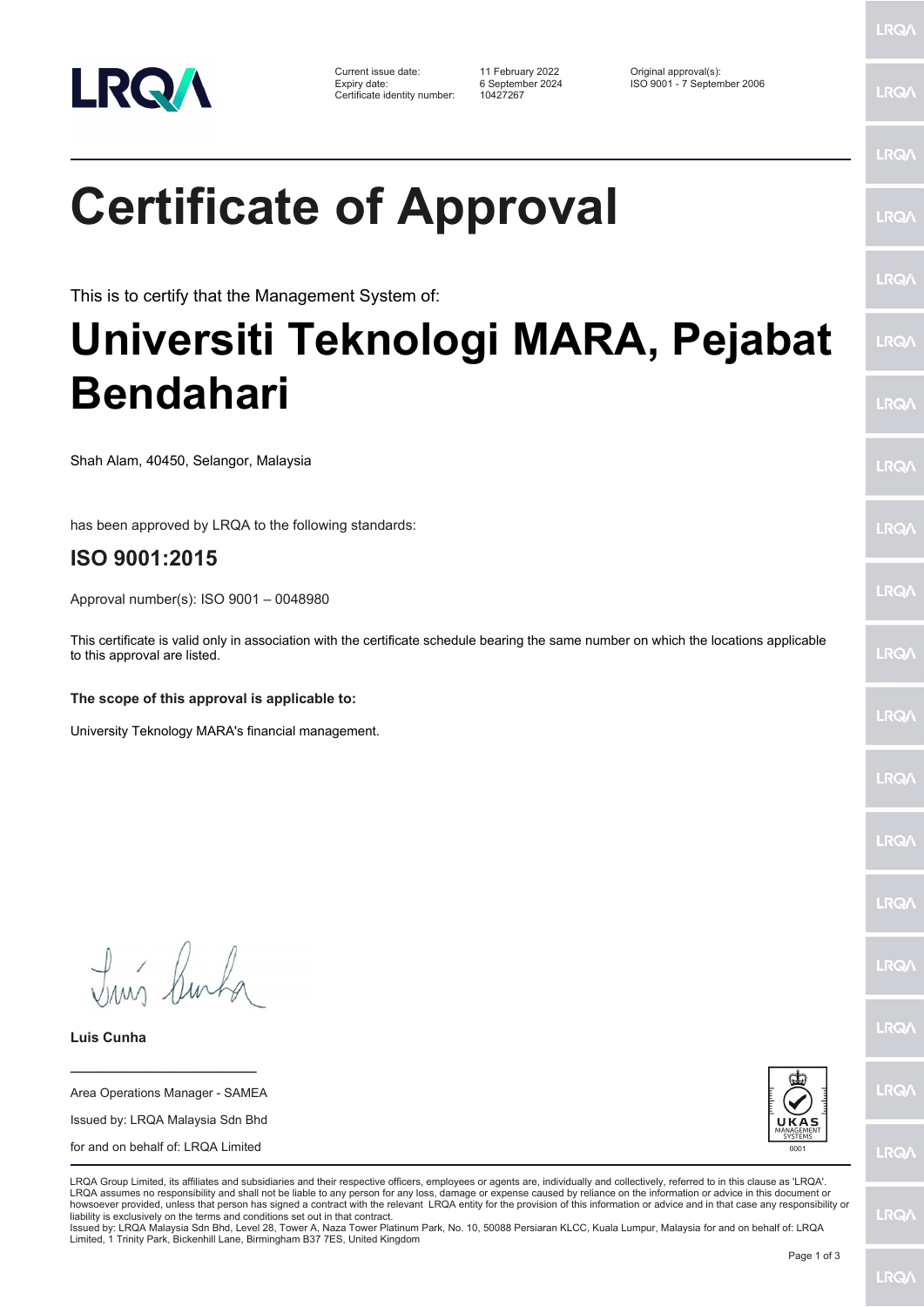

j.

**LRQA** 

Certificate identity number: 10427267

|                                                                                                                              |                                                                    | <b>LRQA</b>                 |
|------------------------------------------------------------------------------------------------------------------------------|--------------------------------------------------------------------|-----------------------------|
| <b>Certificate Schedule</b>                                                                                                  |                                                                    | <b>LRQA</b>                 |
| Location                                                                                                                     | <b>Activities</b>                                                  | <b>LRQA</b>                 |
| Shah Alam, 40450, Selangor, Malaysia                                                                                         | ISO 9001:2015<br>University Teknology MARA's financial management. | <b>LRQA</b>                 |
| Pejabat Bendahari UiTM Melaka<br>Kampus Lendu, KM 26, Jalan Lendu, 78000 Alor Gajah,<br>Melaka, Malaysia                     | ISO 9001:2015<br>University Teknology MARA's financial management. | <b>LRQ/\</b>                |
| Pejabat Bendahari UiTM Perlis<br>Kampus Arau, 02607 Arau, Perlis, Malaysia                                                   | ISO 9001:2015<br>University Teknology MARA's financial management. | <b>LRQ/\</b>                |
| Pejabat Bendahari UiTM Selangor<br>Kampus Puncak Alam, Aras 2, Bangunan FF1, 42300 Bandar<br>Puncak Alam, Selangor, Malaysia | ISO 9001:2015<br>University Teknologi MARA's financial management  | <b>LRQA</b>                 |
| Pejabat Bendahari UiTM Pahang<br>Kampus Jengka, Lintasan Semarak, 26400 Bandar Pusat<br>Jengka, Pahang, Malaysia             | ISO 9001:2015<br>University Teknology MARA's financial management. | <b>LRQA</b>                 |
| Pejabat Bendahari UiTM Perak<br>Kampus Seri Iskandar, 32600 Bota, Perak,<br>Malaysia                                         | ISO 9001:2015<br>University Teknology MARA's financial management. | <b>LRQ/\</b><br><b>LRQA</b> |
| Pejabat Bendahari UiTM Terengganu<br>Kampus Dungun, Sura Ujung, 23000 Dungun,<br>Terengganu, Malaysia                        | ISO 9001:2015<br>University Teknology MARA's financial management. | <b>LRQA</b>                 |
| Pejabat Bendahari UiTM Sabah<br>Kampus Menggatal, 88997 Kota Kinabalu, Sabah,<br>Malaysia                                    | ISO 9001:2015<br>University Teknology MARA's financial management. | LRQ/                        |
| Pejabat Bendahari UiTM Sarawak<br>Kampus Samarahan, Jalan Meranek, 94300 Kota Samarahan,<br>Sarawak, Malaysia                | ISO 9001:2015<br>University Teknology MARA's financial management. | <b>LRQ/</b>                 |
| Pejabat Bendahari UiTM Negeri Sembilan<br>Kampus Kuala Pilah, 72007 Kuala Pilah,<br>Negeri Sembilan, Malaysia                | ISO 9001:2015<br>University Teknology MARA's financial management. | <b>LRQA</b>                 |
|                                                                                                                              |                                                                    | LRQ/                        |



LRQ/

LRQ/

**LRQ/\** 

LRQA Group Limited, its affiliates and subsidiaries and their respective officers, employees or agents are, individually and collectively, referred to in this clause as 'LRQA'. LRQA assumes no responsibility and shall not be liable to any person for any loss, damage or expense caused by reliance on the information or advice in this document or howsoever<br>provided, unless that person has signed a contra